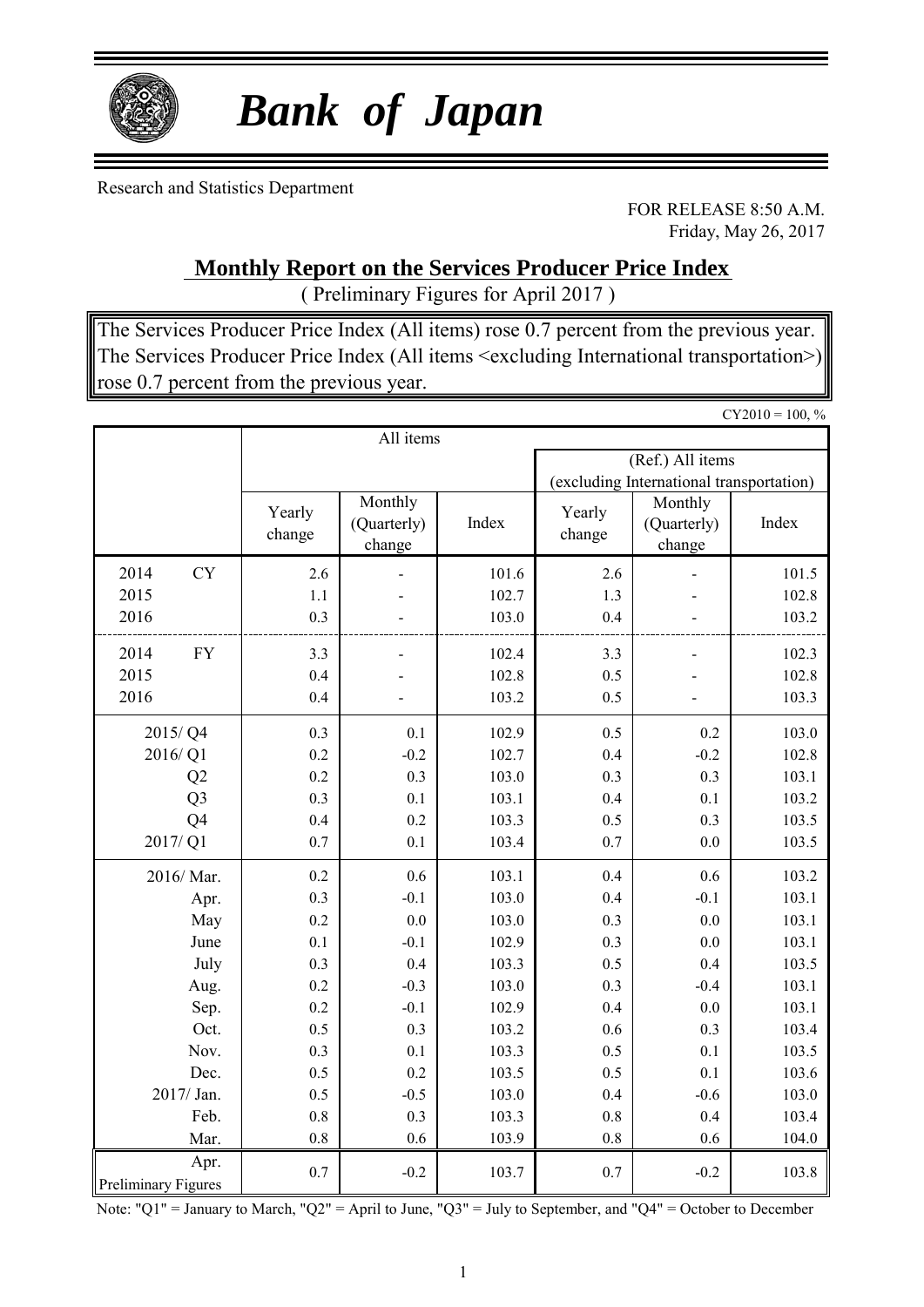(All items and the details contributing to the monthly differences of yearly changes)

| Services Producer Price Index | Yearly change $(\%)$ |                            | Monthly<br>difference of |  |  |
|-------------------------------|----------------------|----------------------------|--------------------------|--|--|
|                               | Mar.                 | yearly changes<br>(%point) |                          |  |  |
| All items                     | 0.8                  | 0.7                        | $-0.1$                   |  |  |

| Major groups • Subgroups |  | Yearly change (%) |                                                            | Monthly<br>differences of<br>contribution | Items  |                               |                                                                                                                       |
|--------------------------|--|-------------------|------------------------------------------------------------|-------------------------------------------|--------|-------------------------------|-----------------------------------------------------------------------------------------------------------------------|
|                          |  |                   |                                                            | Mar.                                      | Apr.   | to yearly changes<br>(%point) |                                                                                                                       |
|                          |  |                   | Advertising services                                       | 2.8                                       | 0.7    | $-0.14$                       |                                                                                                                       |
|                          |  |                   | Television advertising                                     | 4.6                                       | 0.9    | $-0.09$                       | Television advertising (program sponsorships),<br>Television advertising (spot advertising)                           |
|                          |  | down:             | Newspaper advertising                                      | 0.6                                       | $-2.5$ | $-0.02$                       | Newspaper advertising                                                                                                 |
|                          |  |                   | Magazine advertising                                       | 1.5                                       | -4.1   | $-0.02$                       | Magazine advertising                                                                                                  |
|                          |  |                   | Internet advertising                                       | 5.8                                       | 4.7    | $-0.01$                       | Internet advertising                                                                                                  |
|                          |  | Other services    |                                                            | 1.1                                       | 0.9    | $-0.06$                       |                                                                                                                       |
|                          |  |                   | Civil engineering and architectural<br>services            | 6.1                                       | 4.7    | $-0.04$                       | Civil engineering design services, Subsurface<br>surveying                                                            |
|                          |  |                   | Hotels                                                     | 2.5                                       | 0.2    | $-0.04$                       | Hotels                                                                                                                |
|                          |  | down:             | Waste disposal                                             | 1.3                                       | 0.1    | $-0.03$                       | Domestic waste disposal                                                                                               |
| down                     |  |                   | Security services                                          | 4.0                                       | 2.9    | $-0.01$                       | Security services (except Alarm monitoring<br>services)                                                               |
|                          |  |                   | Plant engineering                                          | $-0.5$                                    | 0.9    | 0.03                          | Plant engineering                                                                                                     |
|                          |  |                   | Building maintenance                                       | $-0.4$                                    | 0.3    | 0.02                          | Building cleaning services, Sanitation services                                                                       |
|                          |  | up:               | Temporary employment agency<br>services                    | 1.6                                       | 1.7    | 0.01                          | Help supply services (except Clerical support)                                                                        |
|                          |  |                   | Machinery repair and maintenance                           | $-0.1$                                    | 0.0    | 0.01                          | Electric & electronic product repair and<br>maintenance                                                               |
|                          |  |                   | Meal services for schools,<br>hospitals, and nursing homes | 0.4                                       | 1.0    | 0.01                          | Meal services for schools, hospitals, and nursing<br>homes                                                            |
|                          |  |                   | Finance and insurance                                      | 0.1                                       | $-0.2$ | $-0.01$                       |                                                                                                                       |
|                          |  | down:             | Property and casualty insurance<br>services                | 0.3                                       | $-1.2$ | $-0.02$                       | Compulsory motor vehicle insurance                                                                                    |
|                          |  | up:               | Financial services                                         | $-0.1$                                    | 0.2    | 0.01                          | Securities issuance, transfer and related services                                                                    |
|                          |  |                   | Information and communications                             | 0.2                                       | 0.4    | 0.04                          |                                                                                                                       |
|                          |  |                   | Other information services                                 | 0.0                                       | 0.2    | 0.01                          | Data processing services (except ASP), System<br>management and operation services                                    |
|                          |  | up:               | Mobile telecommunications<br>services                      | $-0.8$                                    | 0.0    | 0.01                          | Cellular phone services and PHS services                                                                              |
|                          |  |                   | Software development                                       | 0.6                                       | 0.7    | 0.01                          | Custom software, Prepackaged software                                                                                 |
|                          |  |                   | Access charges                                             | $-4.8$                                    | $-3.4$ | 0.01                          | Access charges                                                                                                        |
|                          |  |                   | Transportation and postal activities                       | 0.8                                       | 0.9    | 0.02                          |                                                                                                                       |
|                          |  |                   | Road freight transportation                                | 0.1                                       | 0.3    | $0.01\,$                      | Truckload freight, Freight by special truck                                                                           |
| up:                      |  | up:               | Coastal and inland water freight<br>transportation         | 4.3                                       | 6.6    | 0.01                          | Coastal and inland water ferries (motor vehicle<br>carriers only)                                                     |
|                          |  |                   | Domestic air passenger<br>transportation                   | -1.4                                      | $-0.3$ | 0.01                          | Domestic air passenger transportation                                                                                 |
|                          |  |                   | Warehousing and storage                                    | $-0.2$                                    | 0.1    | 0.01                          | Ordinary warehousing and storage                                                                                      |
|                          |  | down:             | Ocean freight transportation                               | 12.5                                      | 9.6    | $-0.02$                       | Ocean tramp steamers*                                                                                                 |
|                          |  |                   | Road passenger transportation                              | 1.2                                       | 0.7    | $-0.01$                       | Chartered bus                                                                                                         |
|                          |  |                   | Leasing and rental                                         | $-0.8$                                    | $-0.6$ | 0.01                          |                                                                                                                       |
|                          |  | up:               | Leasing                                                    | $-1.2$                                    | $-0.9$ | 0.01                          | Leasing of computer and related equipment,<br>Leasing of machinery and equipment for<br>commercial and other services |

Notes: 1."Monthly differences of yearly changes" is obtained by subtracting yearly changes of last month from those of this month.<br>2. \* : "International transportation"<br>See the Notes 1. on page 4.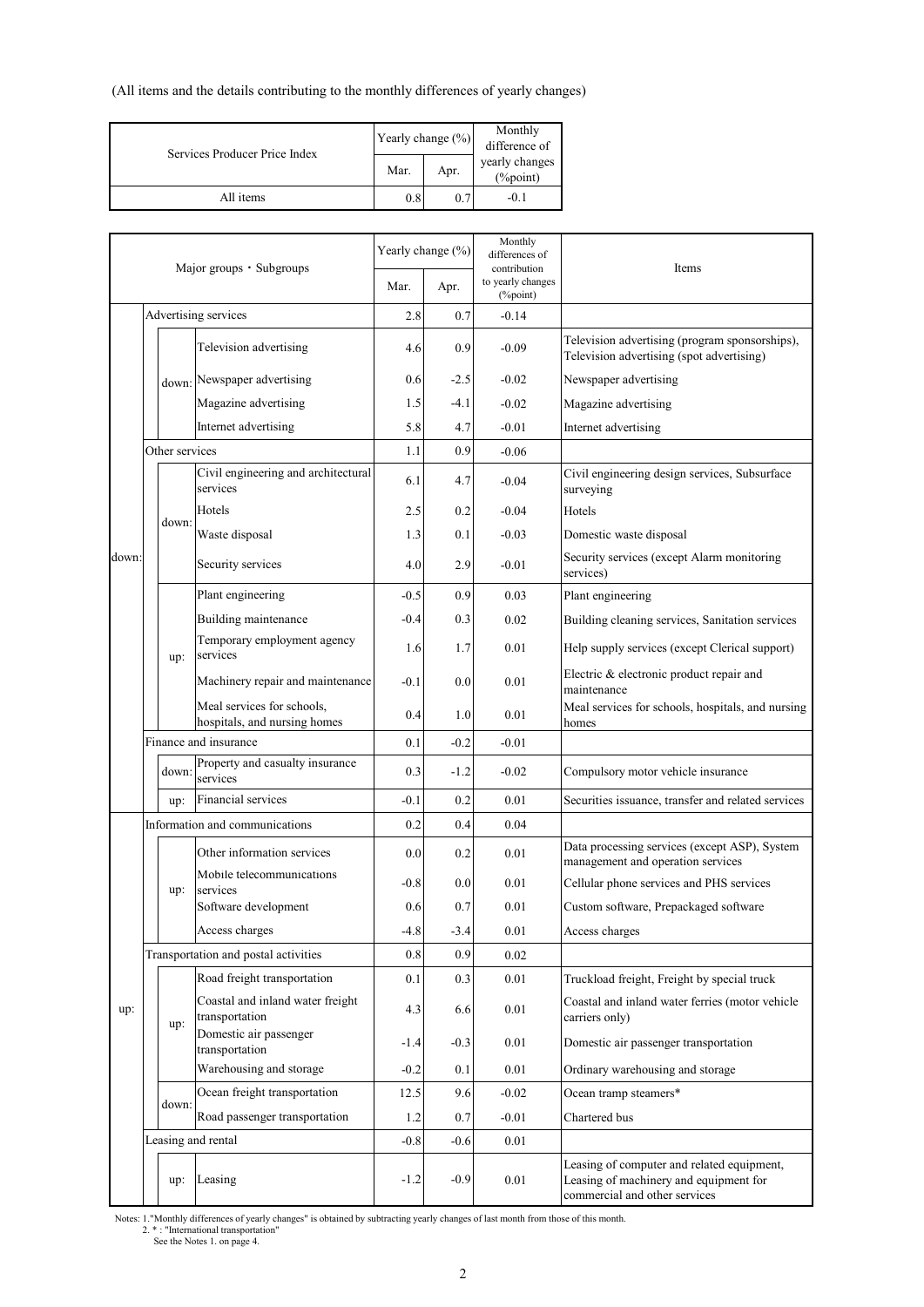### ( Preliminary Figures for April 2017 ) Services Producer Price Index

( Indexes of Major Groups and Subgroups ) CY2010 = 100, %

Weight Index Previous Yearly change Monthly change All items 1,000.0 | 103.7 | 103.9 | 0.8 | -0.2 | 0.6 Finance and insurance 44.3 104.5 105.0 -0.2 0.1 -0.5 0.1 Financial services 33.0 104.1 104.1 0.2 -0.1 0.0 0.0 Property and casualty insurance services  $11.3$   $105.7$   $107.5$   $-1.2$   $0.3$   $-1.7$  0.1 Real estate services 72.1 98.8 r 98.8 1.8 r 1.9 0.0 r 0.7 Office space rental  $\begin{array}{|c|c|c|c|c|c|c|c|c|c|c|} \hline \end{array}$  43.8 95.8 95.6 2.8 2.9 0.2 Other space rental 28.3 || 28.3 || 103.5 r 103.7 || 0.5 r 0.5 -0.2 r 1.4 Transportation and postal activities 186.7 104.4 r 104.7 0.9 r 0.8 -0.3 r 0.6 Railroad passenger transportation 19.9 103.1 103.1 0.0 0.0 0.0 0.7 Road passenger transportation 10.6 107.8 107.7 0.7 1.2 0.1 0.7 0.7 1.2 Water passenger transportation 0.4 98.7 98.7 0.0 -0.8 0.0 0.4 International air passenger transportation 1.8 99.0 96.6 3.9 2.5 2.5 -0.1 **Domestic air passenger transportation** 5.9 103.1 111.6 -0.3 -1.4 -7.6 9.5<br>
Railroad freight transportation 0.9 103.3 104.0 0.4 0.8 -0.7 1.2 Railroad freight transportation 0.9 103.3 104.0 0.4 0.8 -0.7 1.2 Provide Freight transportation 196.2 106.5 106.3 0.3 0.1 0.2 0.1 0.4 0.2 0.1 0.4 0.4 0.5 106.5 106.5 106.5 106.3 0.1 0.2 0.1 0.4 0.1 0.4 0.7 106.5 107 0.5 12.5 4.3 0.1 Ocean freight transportation 6.7 90.5 94.6 9.6 12.5 -4.3 0.1 Coastal and inland water freight transportation  $\begin{vmatrix} 5.3 & 104.1 & r & 102.5 & 6.6 & r & 4.3 \end{vmatrix}$  1.6 r 3.2 Marine cargo handling  $\begin{array}{|c|c|c|c|c|c|c|c|c|} \hline 8.6 & 98.2 & 98.2 & 0.0 & 0.0 & 0.0 & 0.0 \hline \end{array}$ International air freight transportation  $1.0 \parallel 90.2 \parallel 92.9 \parallel -5.7 \parallel -7.7 \parallel -2.9 \parallel -1.3$ Domestic air freight transportation  $0.5 \parallel 102.8 \parallel 102.4 \parallel 0.8 \parallel 0.5 \parallel 0.4 \parallel -1.5$ Warehousing and storage  $15.0$   $101.3$   $101.2$   $0.1$   $-0.2$   $0.1$   $0.3$ Packing for freight  $8.0 \parallel 100.5 \parallel 100.5 \parallel 0.0 \parallel 0.0 \parallel 0.0 \parallel 0.0 \parallel 0.0$ Toll roads  $10.3 \parallel 114.5 \parallel 114.5 \parallel 2.0 \parallel 1.8 \parallel 0.0 \parallel 0.0$ Services relating to water transport 0.3 98.7 98.3 0.4 0.0 0.4 0.0 Airport & air traffic control and services relating to air transport to air transport  $\begin{bmatrix} 4.5 & 103.0 & 102.8 & 0.2 & 0.0 \\ 0.0 & 0 & 0.2 & 0.0 & 0.2 \\ 0.0 & 0 & 0.2 & 0.0 & 0.2 \\ 0.0 & 0 & 0.2 & 0.0 & 0.2 \\ 0.0 & 0 & 0.2 & 0.0 & 0.2 \\ 0.0 & 0 & 0.2 & 0.0 & 0.2 \\ 0.0 & 0 & 0 & 0.2 & 0.0 \\ 0.0 & 0 & 0 & 0 &$ Postal activities 10.8 103.9 103.9 1.4 1.4 0.0 0.0 Information and communications 237.8 100.3 r 99.9 0.4 r 0.2 0.4 r -0.1 Fixed telecommunications services 33.3 101.5 r 101.5 -0.3 r -0.3 0.0 r -0.1 Mobile telecommunications services 17.9 83.9 83.9 0.0 -0.8 0.0 0.0 Access charges 6.0 74.3 73.1 -3.4 -4.8 1.6 0.0 Broadcasting services 3.3 100.0 100.0 0.0 0.0 0.0 0.0 Software development 19.8 || 104.1 | r 103.6 | 0.7 | r 0.6 | 0.5 | r -0.1 Other information services 70.5 99.8 99.7 0.2 0.0 0.1 0.0<br>
Internet based services 9.2 104.1 r 101.6 4.2 r 4.1 2.5 r -1.7 Internet based services 9.2 104.1 r 101.6 4.2 r 4.1 2.5 r -1.7 Newspapers 4.9 103.7 103.7 0.0 0.0 0.0 0.0 Publishing 12.9 106.4 106.4 0.0 0.0 0.0 0.0 Leasing and rental 60.7 95.1 r 95.1 -0.6 r -0.8 0.0 r 0.1 Leasing 1.1 1.2 | 1.2 | 1.2 | 1.2 | 1.2 | 1.2 | 1.2 | 1.2 | 1.2 | 1.2 | 1.2 | 1.2 | 1.2 | 1.2 | 1.2 | 1.2 | 1.2 | 1.2 | 1.2 | 1.2 | 1.2 | 1.2 | 1.2 | 1.2 | 1.2 | 1.2 | 1.2 | 1.2 | 1.2 | 1.2 | 1.2 | 1.2 | 1.2 | 1.2 | 1.2 | Rental 12.0 109.0 109.0 0.5 0.7 0.0 -0.2 Advertising services 63.4  $\parallel$  108.3 r 114.4 0.7 r 2.8 -5.3 r 7.0 Television advertising 20.2 121.2 132.8 0.9 4.6 -8.7 16.9 Newspaper advertising  $8.7 \parallel 90.2 \parallel 104.4 \parallel -2.5 \parallel 0.6 \parallel -13.6 \parallel 3.6$ Magazine advertising  $\begin{array}{|c|c|c|c|c|c|c|c|c|c|c|} \hline \end{array}$  3.9 82.6 r 91.8 -4.1 r 1.5 -10.0 r 3.5 Leaflet advertising 7.2 103.1 103.1 0.0 0.0 0.0 0.0 Internet advertising 1.8 10.9 | 1.8 | 1.8 | 1.8 | 1.8 | 1.8 | 1.8 | 1.8 | 1.8 | 1.8 | 1.8 | 1.8 | 1.8 | 1.8 | 1.8 | 1.8 | 1.8 | 1.8 | 1.8 | 1.8 | 1.8 | 1.8 | 1.8 | 1.8 | 1.8 | 1.8 | 1.8 | 1.8 | 1.8 | 1.8 | 1.8 | 1.8 | 1.8 Other advertising services 16.6 106.1 r 106.0 1.2 r 1.2 0.1 r 1.4 Previous month Previous month Previous month

Note: r: revised figures ( Continued on the following page ) ( Continued on the following page )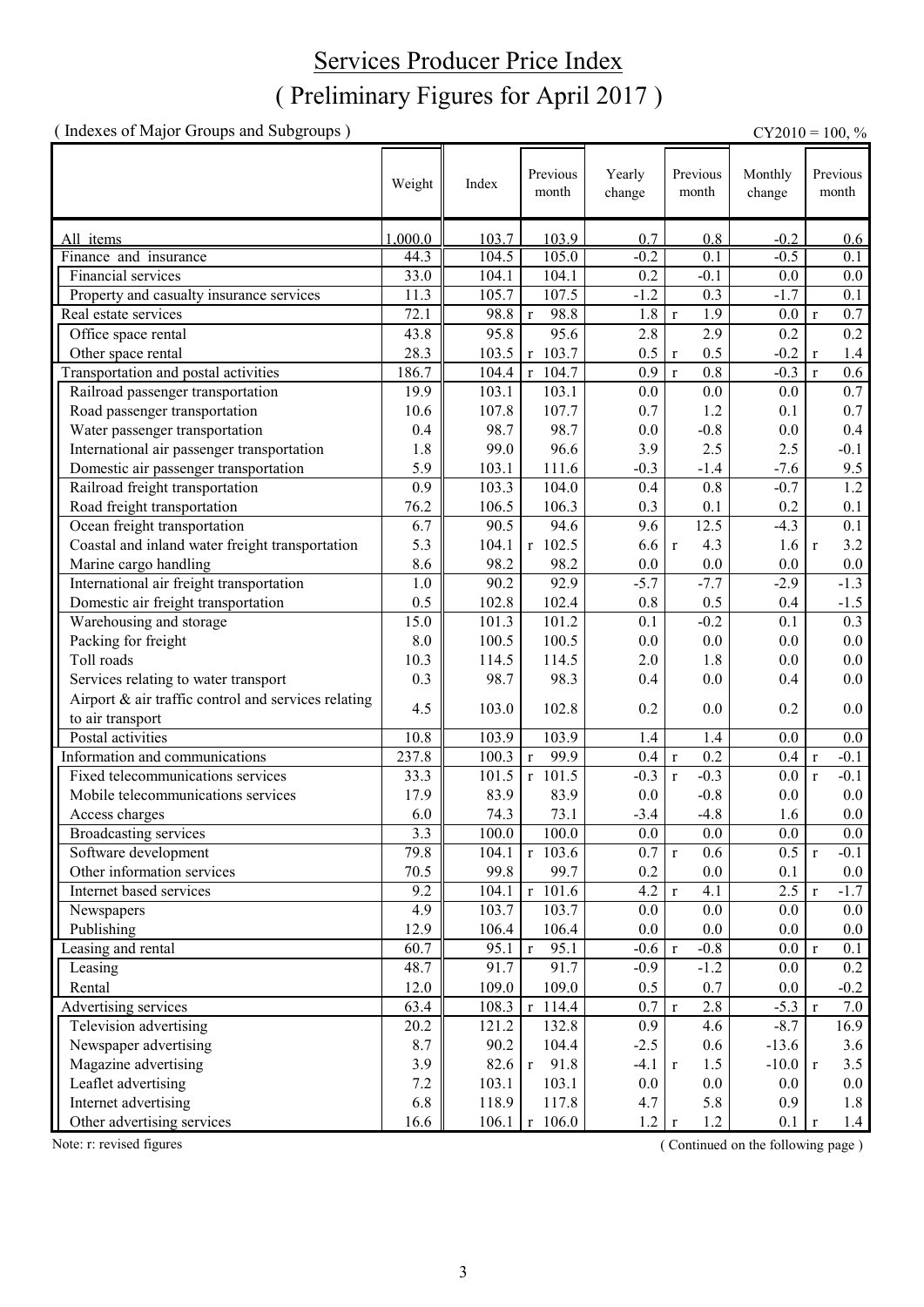#### ( Indexes of Major Groups and Subgroups ) CY2010 = 100, %

|                                                        | Weight | Index | Previous<br>month | Yearly<br>change | Previous<br>month   | Monthly<br>change | Previous<br>month      |
|--------------------------------------------------------|--------|-------|-------------------|------------------|---------------------|-------------------|------------------------|
| Other services                                         | 335.0  | 107.3 | 106.9             | 0.9              | 1.1                 | 0.4               | 0.1                    |
| Sewage disposal                                        | 7.4    | 104.2 | 104.2             | 0.0              | 0.0                 | 0.0               | 0.0                    |
| Waste disposal                                         | 18.4   | 114.4 | 114.4             | 0.1              | 1.3                 | $0.0\,$           | $0.0\,$                |
| Motor vehicle repair and maintenance                   | 25.5   | 104.7 | 104.6             | 0.1              | 0.3                 | 0.1               | 0.0                    |
| Machinery repair and maintenance                       | 38.3   | 103.7 | 103.7             | 0.0              | $-0.1$              | 0.0               | 0.0                    |
| Legal and accounting services                          | 43.7   | 101.4 | 101.4             | 0.0              | 0.0                 | 0.0               | 0.0                    |
| Other professional services                            | 3.0    | 103.3 | 103.3             | 1.1              | 1.4                 | 0.0               | 0.1                    |
| Civil engineering and architectural services           | 27.6   | 125.8 | $r$ 124.4         | 4.7              | 6.1<br>$\mathbf{r}$ | 1.1               | 0.7<br>$\mathbf{r}$    |
| Plant engineering                                      | 19.2   | 107.1 | 106.1             | 0.9              | $-0.5$              | 0.9               | 0.0                    |
| Other technical services                               | 12.6   | 99.0  | 99.1              | $-0.4$           | $-0.3$              | $-0.1$            | 0.0                    |
| <b>Employment services</b>                             | 3.1    | 120.4 | $r$ 120.8         | 2.2              | 3.2<br>r            | $-0.3$            | 0.1<br>$\mathbf{r}$    |
| Temporary employment agency services                   | 46.9   | 107.9 | r 107.4           | 1.7              | 1.6<br>$\mathbf{r}$ | 0.5               | 0.2<br>$\mathbf{r}$    |
| Training and development services                      | 3.0    | 107.2 | 107.2             | 0.0              | $0.0\,$             | 0.0               | 0.0                    |
| Building maintenance                                   | 35.9   | 98.9  | 98.6              | 0.3              | $-0.4$              | 0.3               | 0.0                    |
| Security services                                      | 14.9   | 106.0 | r 105.7           | 2.9              | 4.0<br>$\mathbf{r}$ | 0.3               | 1.4<br>$\mathbf{r}$    |
| Telemarketing                                          | 5.2    | 102.4 | 102.2             | 0.4              | 1.2                 | 0.2               | 0.0                    |
| Hotels                                                 | 13.9   | 129.7 | r 128.2           | 0.2              | 2.5<br>$\mathbf{r}$ | 1.2               | $-1.5$<br>$\mathbf{r}$ |
| Meal services for school, hospitals, and nursing homes | 8.0    | 103.9 | 102.9             | 1.0              | 0.4                 | 1.0               | $0.0\,$                |
| Laundry services                                       | 8.4    | 102.5 | 102.5             | 0.1              | 0.3                 | $0.0\,$           | $0.0\,$                |

Note: r: revised figures

#### ( References and Reference Indexes )  $CY2010 = 100, \%$

|                                                                                  | Weight | Index | Previous<br>month | Yearly<br>change | Previous<br>month | Monthly<br>change | Previous<br>month |
|----------------------------------------------------------------------------------|--------|-------|-------------------|------------------|-------------------|-------------------|-------------------|
| All items (excluding International transportation)                               | 989.9  | 103.8 | 104.0             | 0.7              | 0.8               | $-0.2$            | 0.6               |
| Transportation and postal activities<br>(excluding International transportation) | 176.6  | 105.0 | 105.2<br>r        | 0.5              | 0.4               | $-0.2$            | $0.6^{\circ}$     |
| International transportation                                                     | 10.1   | 92.9  | 95.4              | 6.5              | 7.8               | $-2.6$            | $-0.1$            |
| Services Import Price Index                                                      |        |       |                   |                  |                   |                   |                   |
| Ocean freight transportation (Yen basis)                                         |        | 77.1  | 80.3              | 23.8             | 24.7              | $-4.0$            | 9.8               |
| Cocangoing ship chartering services (Yen basis)                                  |        | 86.3  | 83.1              | 7.2              | $-1.4$            | 3.9               | 1.5               |

Notes: 1. "International transportation" consists of the following 8 items:

"International air passenger transportation (to/from North America),"

"International air passenger transportation (to/from Europe),"

"International air passenger transportation (to/from Asia)," "Ocean liners," "Ocean tramp steamers," "Ocean tankers,"

"International air freight transportation," and "International mail services."

2. r: revised figures

#### (Developments in Price Index)